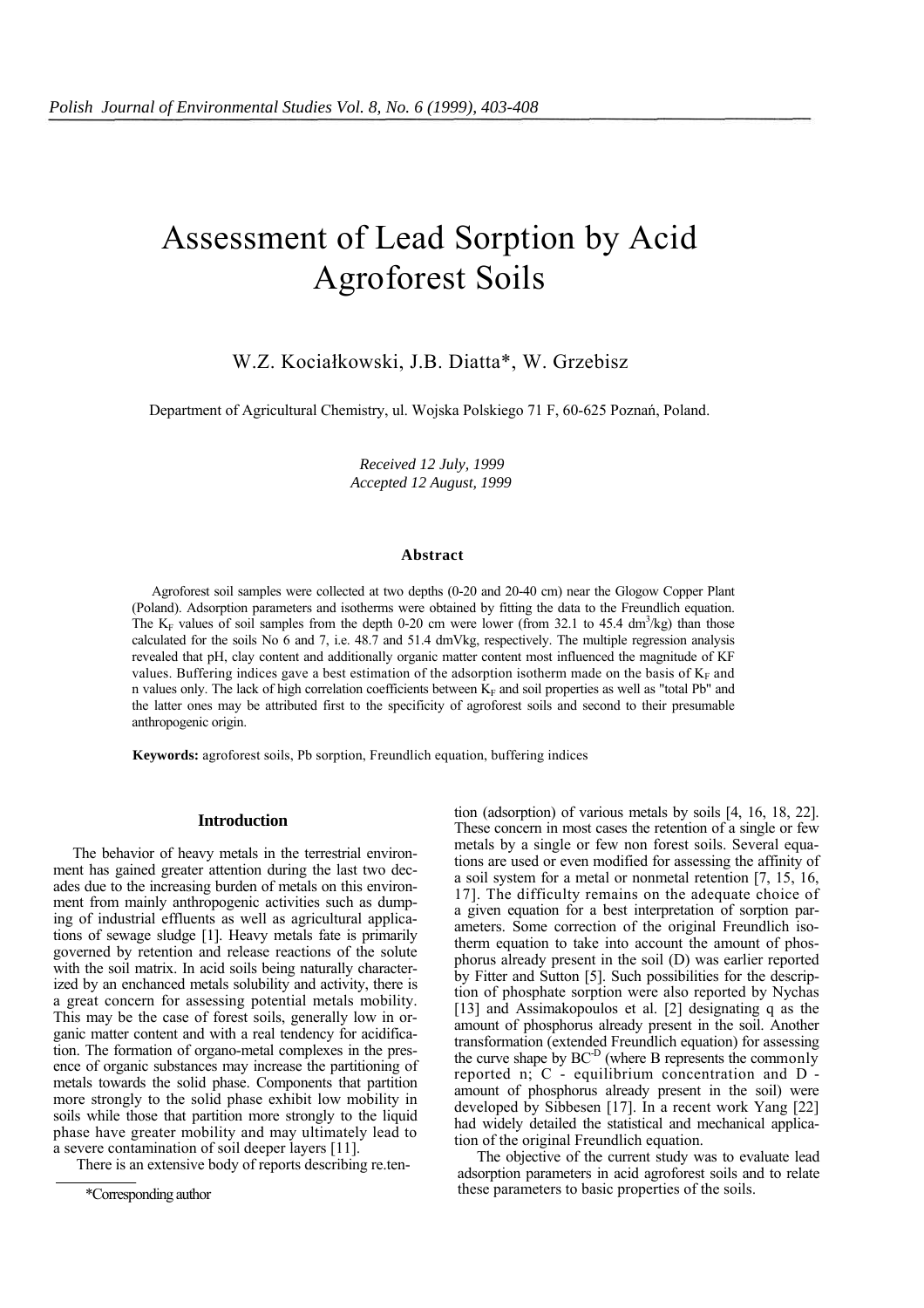# **Materials and Methods**

Soil samples used in this work were made available by the Institute of Dendrology of the Polish Academy of Sciences (PAN, Kornik near Poznań - Poland). They were collected from agroforest soils near the Glogow Copper Plant (Poland). Soil particle size was determined by the hydrometer method, organic carbon by the method of Tiurin [19] and soil pH in  $0.01M$  CaCl<sub>2</sub> suspension [14] using a glass electrode. Cation exchange capacity (CEC) by the Mehlich<sub>82</sub> method modified by Kocialkowski and Ratajczak [8]. Free iron and manganese oxides were estimated according to McLaren and Crawford [10] and the "total Pb" was extracted by heating appropriate soil samples for two hours in  $2M HNO<sub>3</sub>$  at soil to solution ratio 1:10 [6].

#### Adsorption Studies

Different Pb concentrations of 0.2, 0.4, 0.6, 1.0, 1.2, 1.6, 2.0, 2.4, and 2.8 mmol $\sqrt{dm}^3$  were prepared by dissolving appropriate amounts of  $Pb(NO<sub>3</sub>)<sub>2</sub>$  in 0.01M Ca(NO<sub>3</sub>)<sub>2</sub> as a background electrolyte. These solutions were added to soils at 1:20 soil/solution ratios in a series of polyethylene centrifuge tubes and shaken for two hours. They were allowed to equilibrate over the night and filtered. The concentrations of Pb in  $2M HNO<sub>3</sub>$  and in the equilibrium concentration  $(C_e)$  were determined by AAS method (Atomic Absorption Spectrophotometry, Varian Spectra 250 plus). The solid-phase Pb was calculated as the difference between initial Pb concentration  $(C_i)$  and that remaining in the solution after equilibration. The nonlinear corrected Freundlich adsorption equation used for this purpose was:

$$
S + S_o = KpC_e^{n}
$$
 (1)

$$
S = KFCen - So
$$
 (2)

(for abbreviation description see appendix)

Table 1. Physical and chemical properties of the studied soils.

and its first derivative equation giving the slope value of the tangent at any point was suggested by Assimakopoulos et al. [2] as:

$$
\frac{\mathrm{dS}}{\mathrm{dC}_{\mathrm{e}}} = \mathrm{K}_{\mathrm{F}} \,\mathrm{nC}_{\mathrm{e}}^{\mathrm{n-1}} \tag{3}
$$

The S value for each measurement was calculated as follows:

$$
S = (C_i - C_e) \cdot V / W + S_o \tag{4}
$$

# **Results and Discussion**

The soil physical and chemical properties listed in Table 1 show some characteristics of forest soils, i.e. sandy soils with a tendency for acidification and additionally a relative weak buffering capacity that may be attributed probably to the relatively low organic matter content. The cation exchange capacity (CEC) was comprised between 3.80 and  $5.36$  cmol./kg for soil samples collected at the depth 0-20 cm, whereas for the subsoil ones (20-40 cm) the CEC values were  $4.50$  and  $3.00$  cmol<sub>c</sub>/kg for soil 6 and soil 7, respectively. The fate of heavy metals is controlled by their solubility being partly related to the leaching of basic cations and the presence of proton-generating iron, aluminum and manganese oxides in soils [9]. In such cases metal and Pb sorption may be strongly influenced by soil acidification.

### Lead Adsorption by the Soil

Freundlich adsorption parameters and the values of the buffering indices are listed in Table 2. As can be seen, the values of the parameter  $K_F$  were not constant, but depended on the type of investigated soil. For the upper layers (0-20 cm) they varied from  $32.1$  to  $45.4 \text{ dm}^3/\text{kg}$ , whereas for the

| Soil           | Sand  | Silt   | Clay |                                    |                                    |                        | Free oxides"" |       |               |
|----------------|-------|--------|------|------------------------------------|------------------------------------|------------------------|---------------|-------|---------------|
|                |       |        |      | pH<br>$(0.01M$ CaCl <sub>2</sub> ) | $CEC^*$<br>(cmol <sub>c</sub> /kg) | $C_{org}$ **<br>(g/kg) | Fe            | Mn    | Pb<br>(mg/kg) |
|                |       | (g/kg) |      |                                    |                                    |                        | (mg/kg)       |       |               |
|                |       |        |      |                                    | Layer: 0-20 cm                     |                        |               |       |               |
|                | 485.0 | 475.0  | 40.0 | 4.55                               | 3.80                               | 7.80                   | 1335.0        | 108.0 | 111.4         |
| 2              | 430.0 | 470.0  | 95.0 | 4.65                               | 4.50                               | 8.80                   | 1200.0        | 161.0 | 131.2         |
| 3              | 660.0 | 310.0  | 30.0 | 4.70                               | 4.50                               | 9.00                   | 1550.0        | 99.0  | 198.0         |
| 4              | 560.0 | 380.0  | 60.0 | 4.65                               | 5.36                               | 9.60                   | 2390.0        | 227.0 | 211.2         |
| 5              | 680.0 | 280.0  | 40.0 | 4.85                               | 4.50                               | 7.80                   | 1860.0        | 126.0 | 228.0         |
|                |       |        |      |                                    | Layer: 20-40 cm                    |                        |               |       |               |
| 6              | 600.0 | 345.0  | 55.0 | 5.05                               | 4.50                               | 8.40                   | 1715.0        | 144.0 | 23.8          |
| $\overline{7}$ | 675.0 | 275.0  | 50.0 | 5.50                               | 3.00                               | 6.60                   | 1275.0        | 95.0  | 66.7          |

 $*$  - Cation exchange capacity, at pH 8.2 (Mehlich<sub>8.2</sub>)

\*\* - Organic carbon

\*\*\* - According to McLaren and Crawford [9]

(For more details, see Materials and Methods)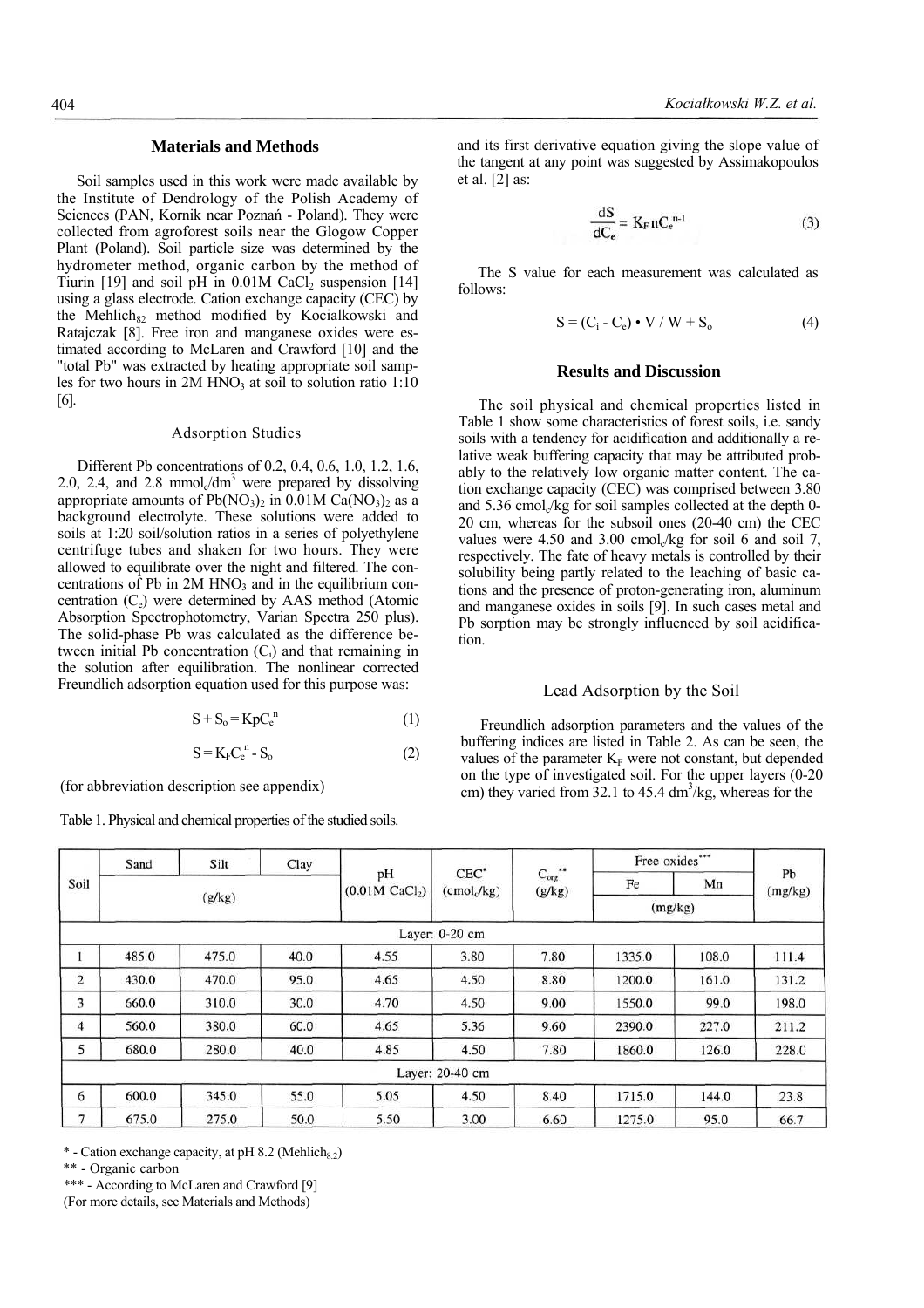|                |                      | Parameters |                 | $BI$ values at $C_i$ |        |       |  |
|----------------|----------------------|------------|-----------------|----------------------|--------|-------|--|
| Soil           | $\mathbf{K}_{\rm F}$ | n          |                 | 0.2                  | 1.2    | 2.8   |  |
|                |                      |            | Layer: 0-20 cm  |                      |        |       |  |
|                | 32.1                 | 0.415      | 0.991           | 336.74               | 69.06  | 21.82 |  |
| 2              | 38.6                 | 0.385      | 0.980           | 564.71               | 92.15  | 14.60 |  |
| 3              | 45.4                 | 0.511      | 0.970           | 210.50               | 91.83  | 38.75 |  |
| 4              | 41.0                 | 0.399      | 0.989           | 451.80               | 99.01  | 32.45 |  |
| 5              | 40.9                 | 0.481      | 0.982           | 195.33               | 72.97  | 32.50 |  |
|                |                      |            | Layer: 20-40 cm |                      |        |       |  |
| 6              | 48.7                 | 0.399      | 0.925           | 813.86               | 178.36 | 45.81 |  |
| $\overline{7}$ | 51.4                 | 0.468      | 0.942           | 447.19               | 116.97 | 46.56 |  |

Table 2. Freundlich adsorption parameters and some buffering indices (BI) for the studied soils.

For more details, see "Materials and Methods"

 $*$  - significant at  $P < 0.001$  at least.

subsoil samples the values were found to be relatively high, 48.7 and 51.4 for soils 6 and 7 respectively. The Freundlich adsorption (K) values obtained by Suduan et al. [18] were markedly low in comparison to those reported herein. One of the limiting factors, and simultaneously influencing the decrease of the  $K_F$  values for both soil layers, was low organic matter content. Soil parameters such as pH and clay content may be considered as stable, so the focus was strongly set on organic matter content as shown by the use of the multiple regression equations ( $P < 0.05$ ):

$$
K_F = 19.81 \text{ pH} - 0.012 \text{ Clay} + 3.81 \text{ CEC} - 65.0;
$$
  

$$
R^2 = 70\% \tag{5}
$$

The replacement of CEC by  $C_{org}$  notably increased the value of the coefficient of determination,  $R^2$  by about 20%:

$$
K_F = 22.77 \text{ pH} - 0.015 \text{ Clay} + 4.21 \text{ C}_{org} - 96.0;
$$
  

$$
R^2 = 90\% \tag{6}
$$

The next pattern used in this work for testing the affinity of the agroforest soils to adsorb Pb was the classification of soil samples based on so-called "total Pb" content (Table 2). Results of adsorption isotherms are graphically presented in Figures la (layer 0-20 cm) and lb (layer 20-40 cm). It was expected that in such sandy and acidic soils characterized generally by low buffering properties the maximal Pb adsorption point could be reached at relatively lower Ci levels. This expectation was not fully met even at the highest Pb concentration  $(2.8 \text{ mmolc/dm}^3)$  as illustrated on all figures, irrespective of sampling depth. Nevertheless, for most adsorption isotherms the inflexion of the isotherms started at equilibrium concentration  $(C_e)$  below 0.05  $mmol<sub>c</sub>/dm<sup>3</sup>$ . In terms of metal retention, these soils undoubtedly partition more strongly to the liquid phase, hence increasing metal mobility and ultimately leading to a phytocontamination as well as a contamination of deeper soil layers. The course of the isotherms pointed out by Narwal et al. [12] were very steep for all metals, which was probably attributable to the high organic carbon content of the soils being tested (24.2 to 342.0 g C/kg) and the CEC: 12.5  $-93.0$  cmol $\sqrt{k}$ g. On the other hand the shape of the iso-

therms (less steep) herein reported are similar to those illustrated by Salim et al. [16] for soil samples with CEC varying from 10.0 to 17.5 cmol $\sqrt{k}$ g, reflecting a relatively low organic matter content. The correction parameter  $(S_0)$ previously introduced to consider the amount of Pb already present in the soil did not significantly exert a noticeable influence on the whole adsorption processes between surface soil (high Pb content) and subsoils (low Pb content). Nevertheless, some slight differences in the values of the slopes were observed, of which the lowest was for soil 1 (3.91) and the highest for soil 3 (5.78).

Another explanation of the similarity in the curve shapes may be derived from the competitive rate of  $Ca<sup>2</sup>$ (used as a background electrolyte) for the adsorption sites. In terms of coulombic attraction  $Ca^{2+}$  can equally compete with  $Pb^{2+}$  for surface sites. However, in this case there is a possibility that  $Ca^{2+}$  can also effectively compete with  $Pb^{2+}$ in terms of chemical bonding. Such eventuality has to be taken into account especially when providing sorption studies with light and sandy soils, which was clearly presented by Boekhold et al. [3].

#### Lead Buffering Indices

The values of the buffering indices (BI) were calculated from the first derivation of the corrected Freundlich equation (3). Table 2 lists some BI values for selected three initial Pb concentrations (i.e.  $C_i = 0.2$ , 1.2, and 2.8  $mmol<sub>c</sub>/dm<sup>3</sup>$ ). The assessment of Pb sorption by the mean of these indices seems to be more practical than the use of the dimensionless Freundlich parameter n and  $K_F$ . This is mainly attributed to the fact that n as well as  $K_F$  covers the whole range of Pb solution concentrations used, whereas buffering indices may reveal step by step the changes in Pb adsorption. To avoid the direct influence of Pb already in soil on the adsorption of Pb from the initial concentrations. it was found convincing to plot BI values versus equilibrium concentration  $(C_e)$ . A confirmation of this assumption was provided by Figures 2a and 2b representing the surface and subsoil samples, respectively. In terms of complex soil saturation it was found that soils 3, 5, and 7 were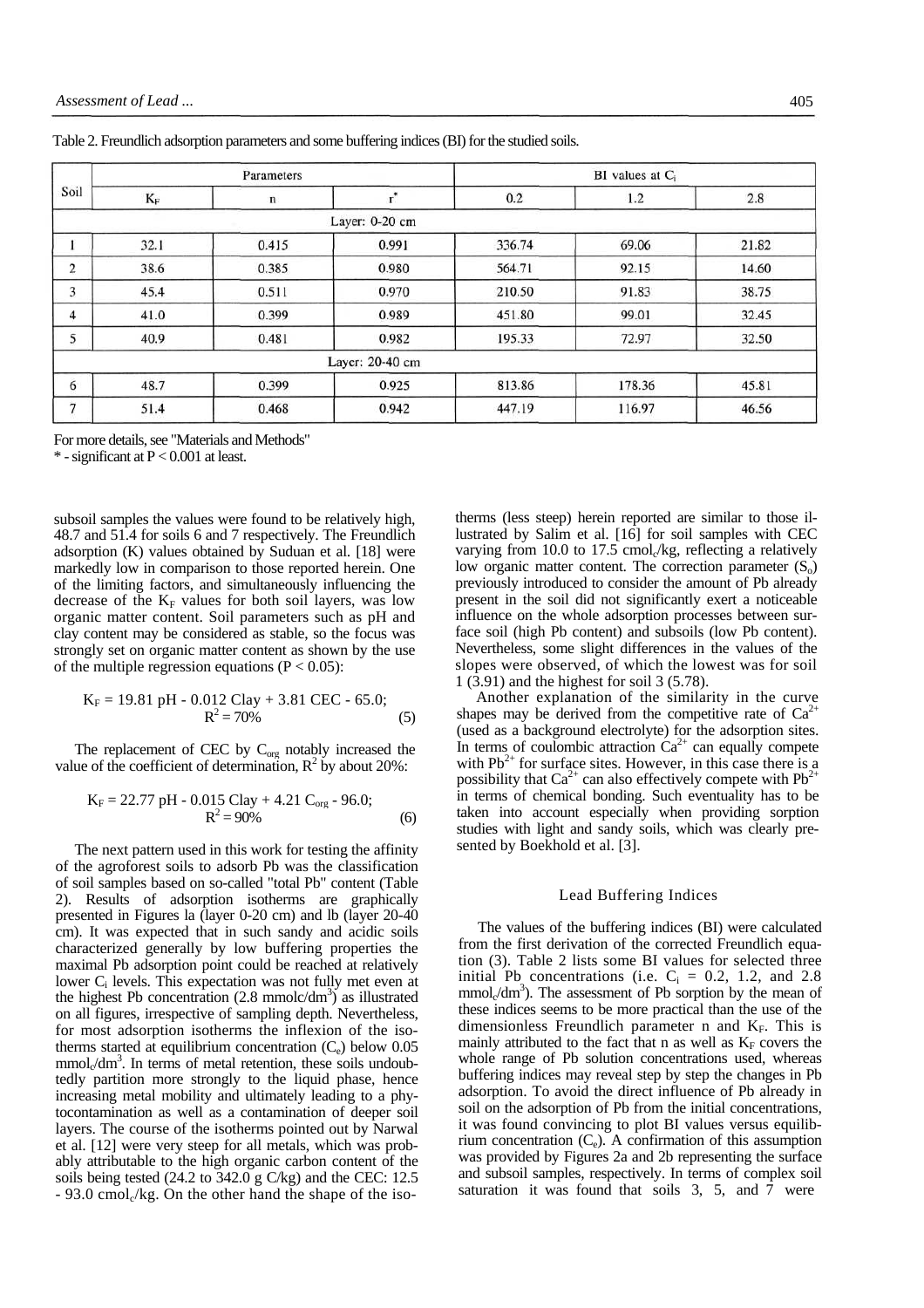







Fig. la. Representative Pb adsorption isotherms for soil samples (Soils 1-5) collected at 0-20 cm depth S - adsorbed ( $\text{mmol}_{\alpha}/\text{kg}$ );  $\text{C}_{\text{e}}$ equilibrium concentration (mmolc/dm<sup>3</sup>).



Fig. lb. Representative Pb adsorption isotherms for soil samples (Soils 6, 7) collected at 20-40 cm depth. (Adnotations, see Fig. la).

Pb-saturated up to 90%, whereas the remaining ones were characterized by a higher saturation level (above 93%). This was clearly informative since the curves were not noticeably differentiated as well and the amount of "total Pb" strictly delimitates both groups of soil samples. The search for any causes of this discrepancy was not solved by the following linear regression equations,  $(P < 0.05)$ :

 $K_F = -0.03$   $Pb_{Tot} + 46.9$ ; (r = -0.37);  $R^2 = 14\%$  (7) and  $Pb_{Tot} = 0.094$  Fe - 13.6; (r = 0.50);  $R^2 = 26\%$  (8)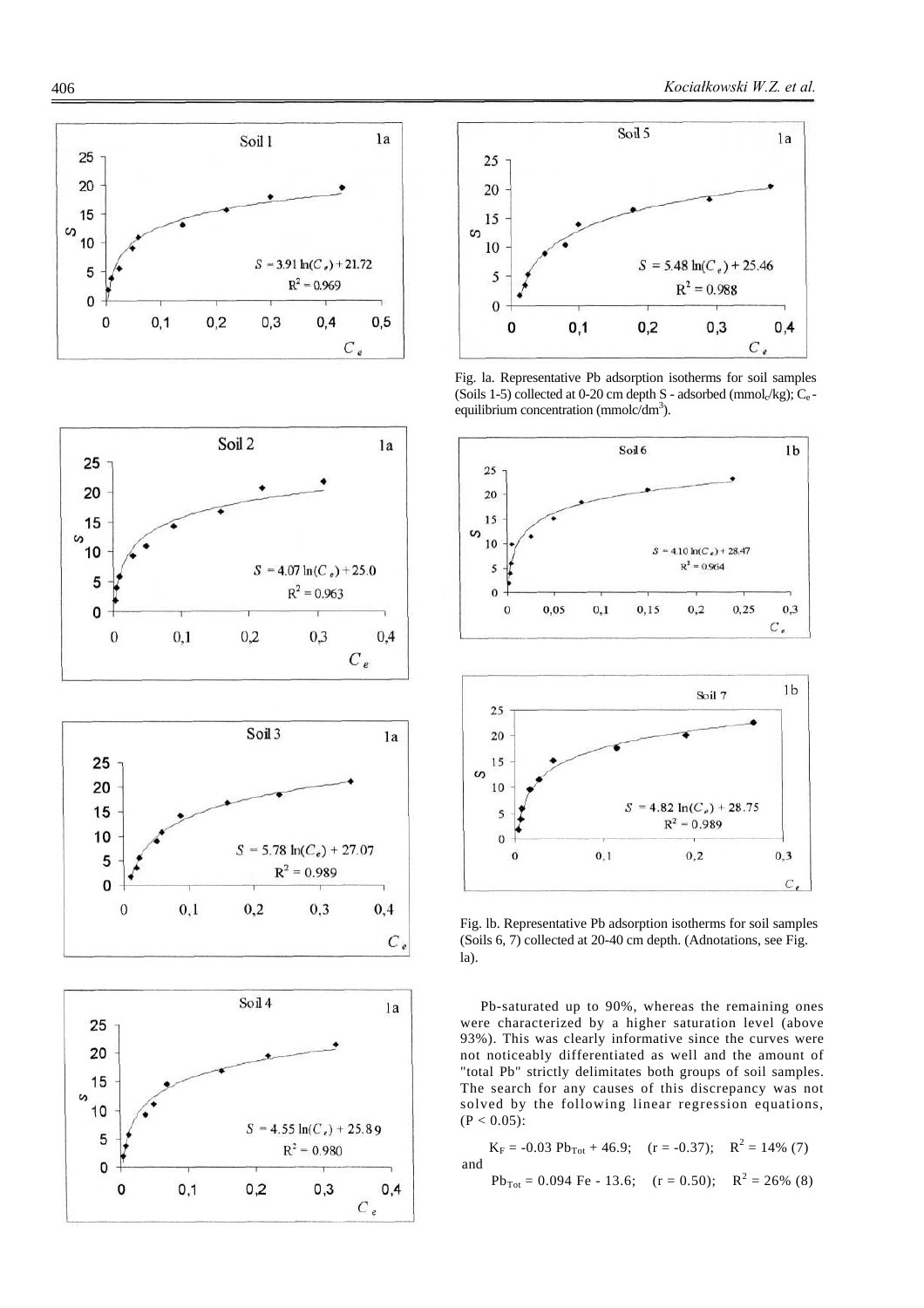









Fig. 2a. Variation of the buffering index  $(ds/dC_e)$  with the equilibrium Pb concentration  $(C_e)$  for soil samples (Soils 1-5) at the depth: 0-20 cm.



Fig. 2b. Variation of the buffering index  $(dS/dC_e)$  with the equilibrium concentration  $(C_e)$  for soils (Soils 6,7) at the depth: 20-40 cm.

0,028

0,044

 $\overline{C}$ 

0,007

0,004

0,008

0,017

The above-reported analysis partly revealed the possibility of misinterpretation based only on  $K_F$  and n parameters. Buchter et al. [4] have reported significant relationships between these two Freundlich parameters and soil properties and focussed on the predominant role of pH. In our work  $K_F$  also showed a strong relationship with pH, and moderately with clay, CEC and organic carbon (equ. 5 and 6). This stressing impact of soil pH on the retention of Pb could be expected since the tested soils were typically acidic.

Theoretically and experimentally the Freundlich equation assumes no maximal adsorption level with increasing the concentration of any element in the soil solution. Buffering index values showed that this assumption may be